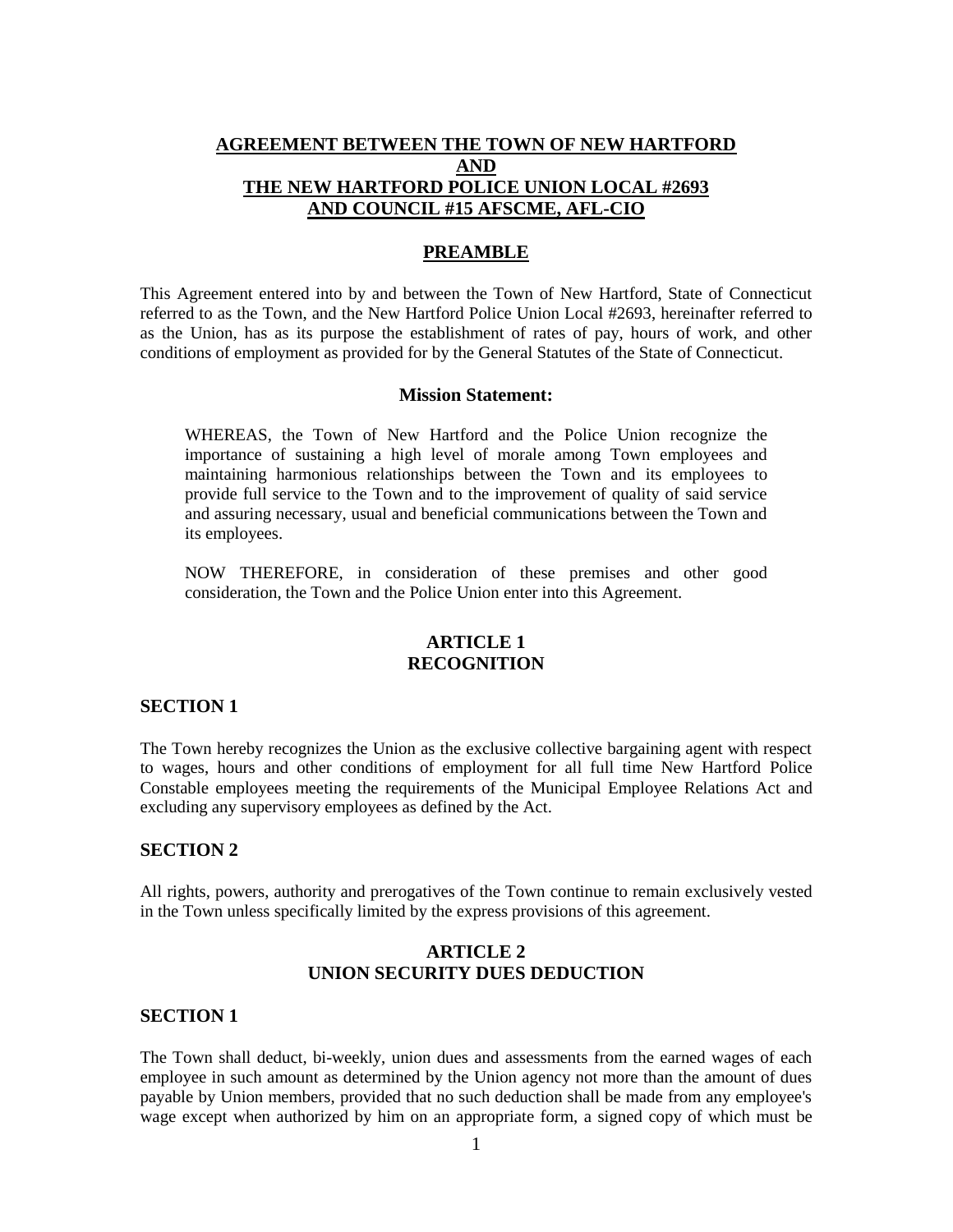filed with the Town accounting office. Such authorization shall be for the life of the Contract and shall be continued hereafter as long as a Contract exists between the Town and the Union.

# **SECTION 2**

It shall be a condition of employment that all employees of the Town covered by this Agreement who are members of the Union in good standing on the effective date of this agreement shall remain members in good standing of the Union during the term of the agreement. It shall be a condition of employment that all employees covered by this agreement who are not members of the Union on the effective date of this agreement shall, on the thirtieth (30) day following the effective date of this agreement become and remain members in good standing in the Union or pay to the Union an agency fee not more than the amount of dues payable by the Union members during the term of the agreement. It also shall be a condition of employment that all employees covered by this agreement and hired on or after its effective date shall on the thirtieth (30) day following the beginning of such employment become and remain members in good standing in the Union, or pay to the Union an agency fee not more than the amount of the dues payable by Union members during the terms of the agreement, and allowed by law.

# **SECTION 3**

The Union agrees to indemnify, defend and hold the Town harmless against all liability fees and costs which may arise by reason of any action taken by the Town in compliance with the provisions of this section.

## **ARTICLE 3 EMPLOYEE RULES AND REGULATIONS**

## **SECTION 1**

Employees have and shall be protected in the exercise of right, without fear of penalty or reprisal, to join and participate in the Union. The freedom of employees to participate in the Union shall be recognized as extending to participation in the management of the Union and acting for the Union in the capacity of a Union officer or representative.

## **SECTION 2**

The Union bargaining committee shall consist of no more than two (2) members who, if scheduled to work a tour of duty during collective bargaining negotiations, shall be granted leave of absence without loss of pay or benefits for all meetings between the Town, its agents or representatives, and the Union for the purpose of negotiating the terms of the contract or any supplements thereto including mediation, fact-finding and binding arbitration.

# **SECTION 3**

One Union officer or representative, and the grievant, shall be granted leave of absence without loss of pay or benefits for necessary time required to process grievances and to participate in any grievance step as described in this contract or in any arbitration procedures consequent thereto.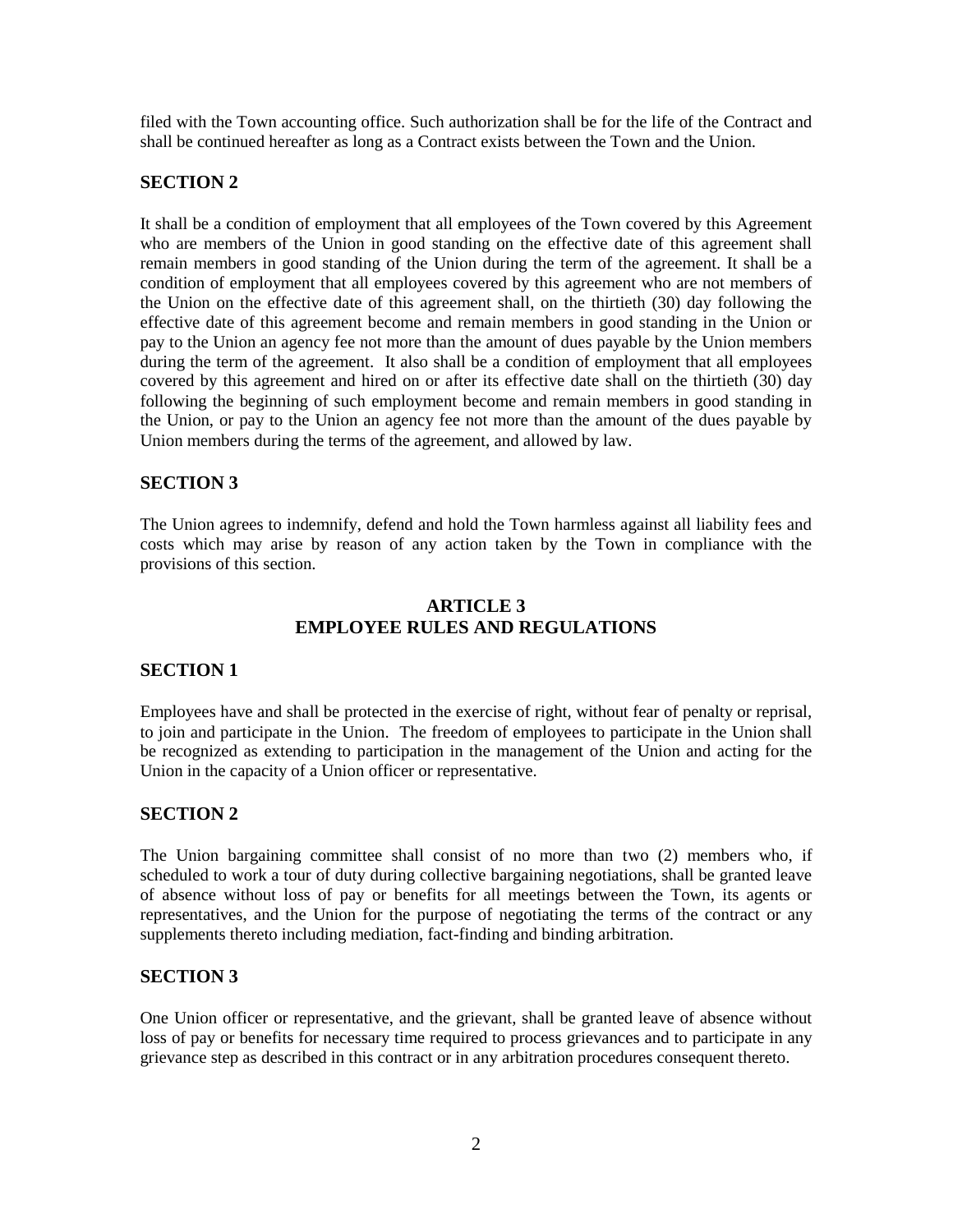The Union shall keep the Town informed of any changes in the roster of officer of representatives or steward representing bargaining unit employees.

# **ARTICLE 4 SENIORITY**

## **SECTION 1**

- (A) An employee's seniority shall be broken and he shall forfeit all rights and benefits under this agreement if he (1) voluntarily resigns and quits; (2) is discharged for just cause; (3) takes a leave of absence for the purpose of working at another occupation; or (4) takes a leave of absence for more than (90) days, unless the leave is for involuntary military service or educational programs or sickness as approved by the Town.
- (B) No employee shall attain seniority rights under this agreement until he has been continuously employed by the Town as an employee for a period of sixty (60) days. However, he/she shall be entitled to all other benefits of this agreement. During such period, the employee shall be on probation and may be discharged by the Town for any reason whatsoever. In such event, neither the Union nor the employee shall have recourse to the grievance and arbitration provisions of this agreement. Upon completion of an employee's probation period, his seniority shall date back to the date of his original employment with the town.
- (C) Any employee's seniority shall not be lost because of absence due to illness, authorized leave, vacation or military service.
- (D) Any employee who has been laid off shall be placed on a recall list for a period not to exceed twelve (12) months. During such period any such employee shall be reinstated to any vacancy in the bargaining unit with his or her classification for which he or she is qualified. Such reinstatement shall be in inverse order of layoff within any classification.
- (E) When new jobs are created within the bargaining unit, or vacancies exist within the bargaining unit, the Town shall post the position for one (1) week and any employee within the bargaining unit who is interested will have the opportunity to apply for said opening provided he is qualified.
- (F) When a vacancy exists within the bargaining unit, or a new position is created within the bargaining unit, employees will be considered on the basis of their skill, ability, and seniority. Where the Town determines qualifications to be substantially equal, the employee with the greatest seniority will be given the position, provided he\she is qualified.
- (G) In the event of any reduction in the number of employees, or the number of hours, layoffs shall be in inverse order of hiring and recall shall be by seniority, in any particular job classification.
- (H) Employees will be given three (3) weeks notice of any layoff or three (3) weeks pay in lieu of notice. The Union will be informed of the layoff at the same time that the employee is notified.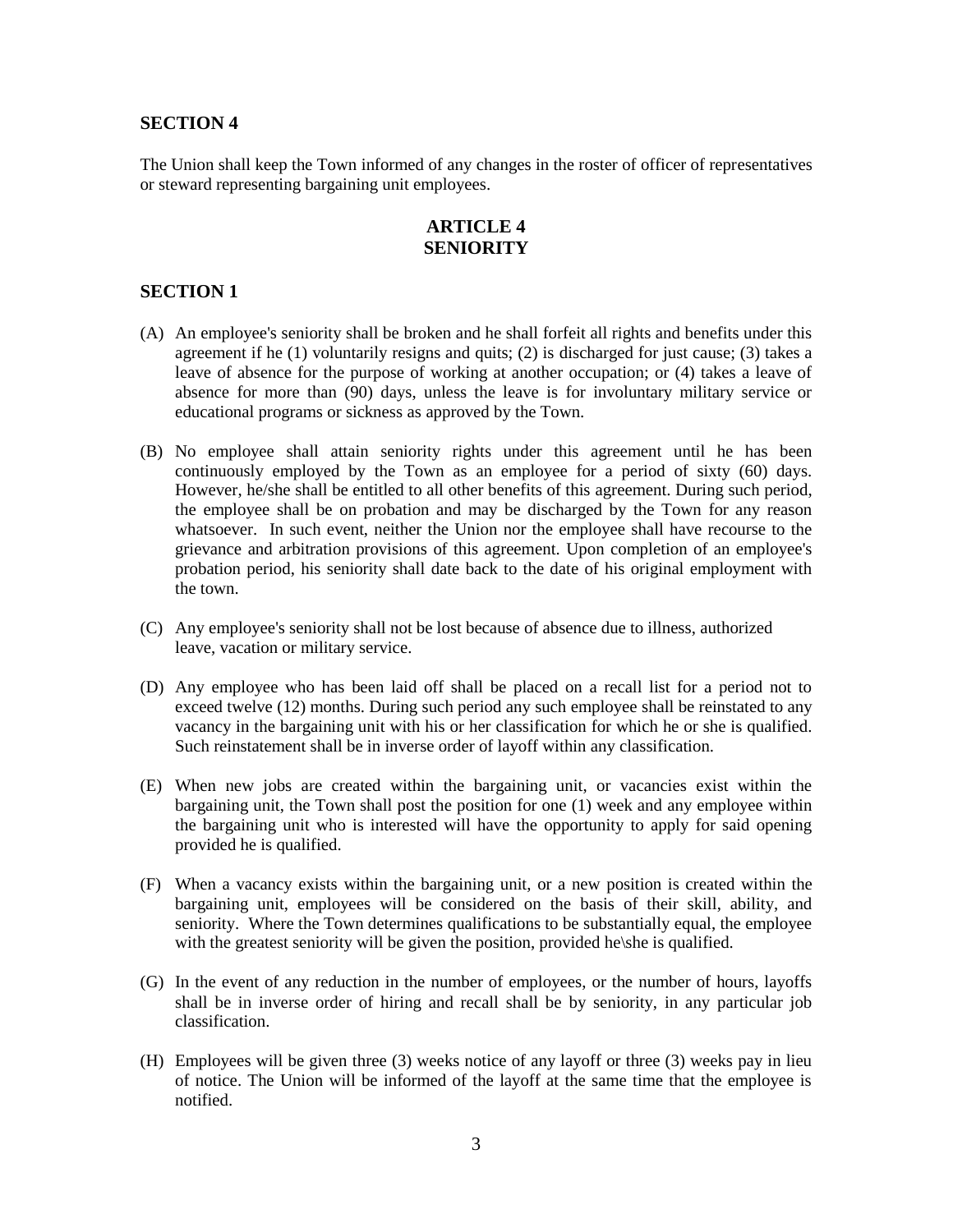## **ARTICLE 5 NO STRIKE**

### **SECTION 1**

No employee covered by the terms of this agreement shall engage in any strike, slowdown activity or any other form of job action against the Town, or any of its officials, departments or agencies.

## **ARTICLE 6 HOURS OF WORK**

### **SECTION 1**

All employees hired before 3/1/2015 shall work five (5) consecutive days followed by three consecutive days off  $(5/3, 5/3)$  continuously. The shift schedule will be as follows:

Day Shift =  $6:30$  AM to 3:30PM

Evening Shift  $= 2:30$  PM to 11:30PM

Night Shift =  $4:30$  PM to 1:30AM

- A. Employee shifts will be nine (9) hours in length. Employees will eat a meal during their shift "on the fly".
- B. Employee will be paid bi-weekly based on 40 hour "work weeks" (total 80 hours for two weeks net of any approved overtime pay).
- C. The Town reserves the right to modify the starting time (and therefore ending time of shifts) as a management deems appropriate.
- D. The Town reserves the right to establish starting dates of new employees.
- E. The Town reserves the right to add or eliminate shifts as management deems appropriate.
- F. The Town reserves the right to designate the number of employees per shift with employees being eligible to occupy said shift "positions" based on seniority.
- G. Any proposed variation of an employee's existing daily schedule requires prior approval of the First Selectman/Chief of Police.
- H. Each hour worked in a normal shift in excess of 9 hours and/or any shift worked on an officer's regularly scheduled day off shall be deemed "overtime". Overtime shall be paid at a rate of 1½ times the employee's regular hourly rate. Any overtime worked, not contiguous with regular work hours shall be paid at four (4) hour minimum. All requests for overtime require prior written notification/approval of the First Selectman/Chief of Police (notifications that are not responded to in a timely fashion will be deemed as approved).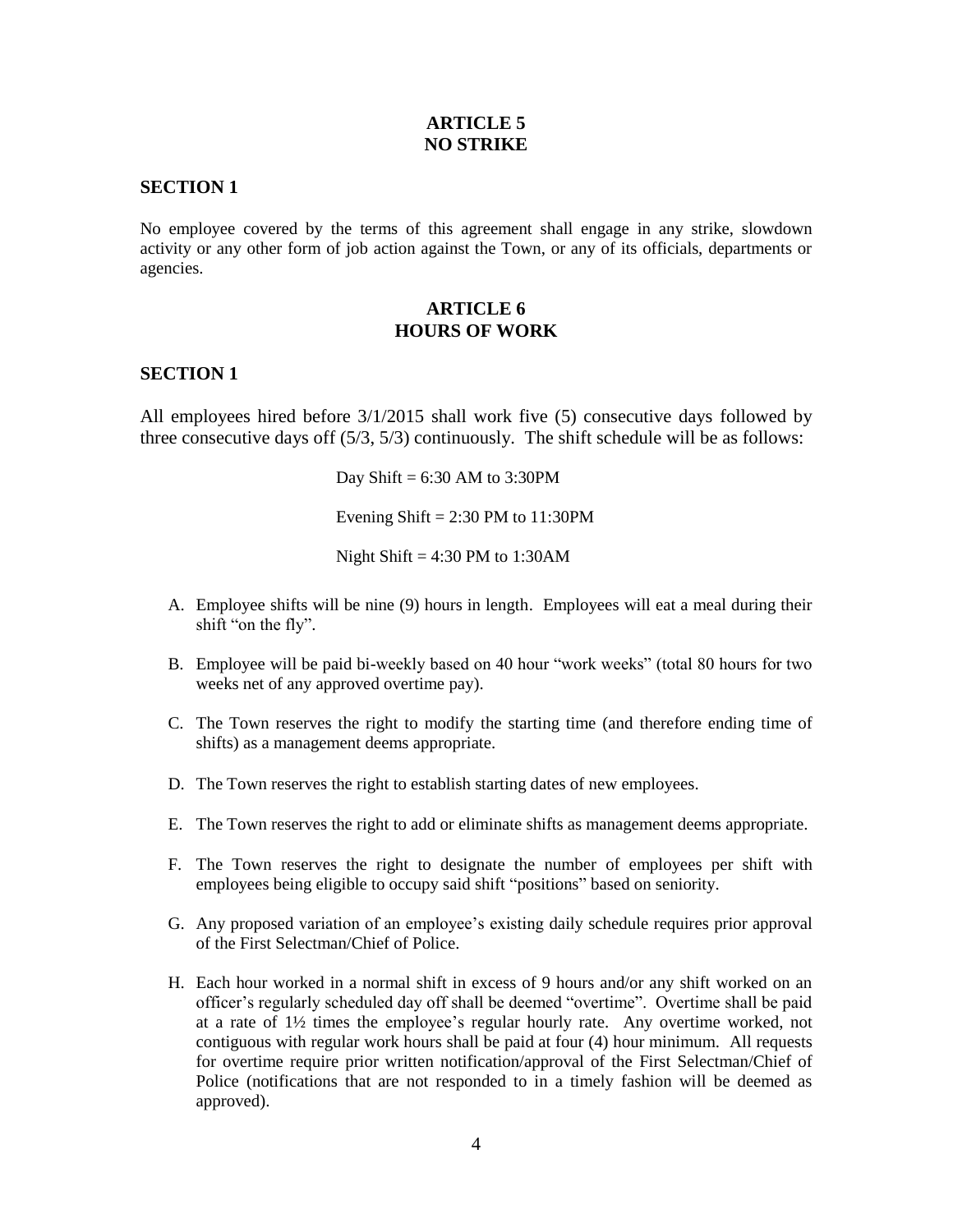- A. All employees shall be paid 1½ times the employee's regular rate of pay for municipally approved private duty assignments. A private duty assignment is defined as police service contracted through the town by an outside contractor (the officers are paid by the town and reimbursed by the contractor). A minimum of four (4) hours of pay will be paid for private duty assignments. All overtime associated with private duty assignments requires prior written approval of the First Selectman/Chief of Police.
- B. Town police officers (constables) shall have first right of refusal for approved private duty assignments performed within the Town of New Hartford. Thereafter, the assignment shall be offered to any part-time officers on a rotating basis. Thereafter, the assignment shall be offered to the Resident Trooper. Thereafter, the assignment shall be offered to the State Police.
- C. Employees may be "ordered-in" by the First Selectman/Chief of Police, in the event of a bona-fide emergency such as natural disasters, storms, or civil disorder when immediate police action must be taken for the preservation of life or property. Any ordered-in shifts shall be a four (4) hour minimum.
- D. If not on duty, employees, shall be paid  $1\frac{1}{2}$  times the employee's regular rate of pay for all hours including travel time, for their appearance at court or motor vehicle department hearing to which an employee has been subpoenaed. The town reserves the right to modify an employee's shift schedule to accommodate court appearances.

### **SECTION 3**

At the discretion of the First Selectman/Chief of Police, constables who are residents of the Town of New Hartford may take police cars home after their shift ends (returning before the start of their next shift). This practice can end at any time without notice. This practice is not intended to imply that work vehicles are for "personal use" other than commuting to work from their residence before the start of their shift (and/or traveling home after their shift has ended) when a municipal vehicle is available and has been approved for that specific use. Vehicle maintenance will be coordinated through the Town Mechanic.

## **ARTICLE 7 HOLIDAY & BONUS PAY**

#### **SECTION l**

Town police officers are required to work on holidays that fall on their regularly scheduled shift. To account for holidays, police officers will be compensated an additional 96 hours of pay annually (at their regular rate of pay). Holiday pay is dispensed in one payment during the month of November. Employees with less than one year's service shall have holiday pay pro-rated to reflect the length of service during their first year of employ. Employees with less than 5 years' service can receive a reduced payment for holidays (50% or 48 hours of pay) in exchange for 6 additional vacation days (employee must notify Selectman's Office by 10/1 to participate).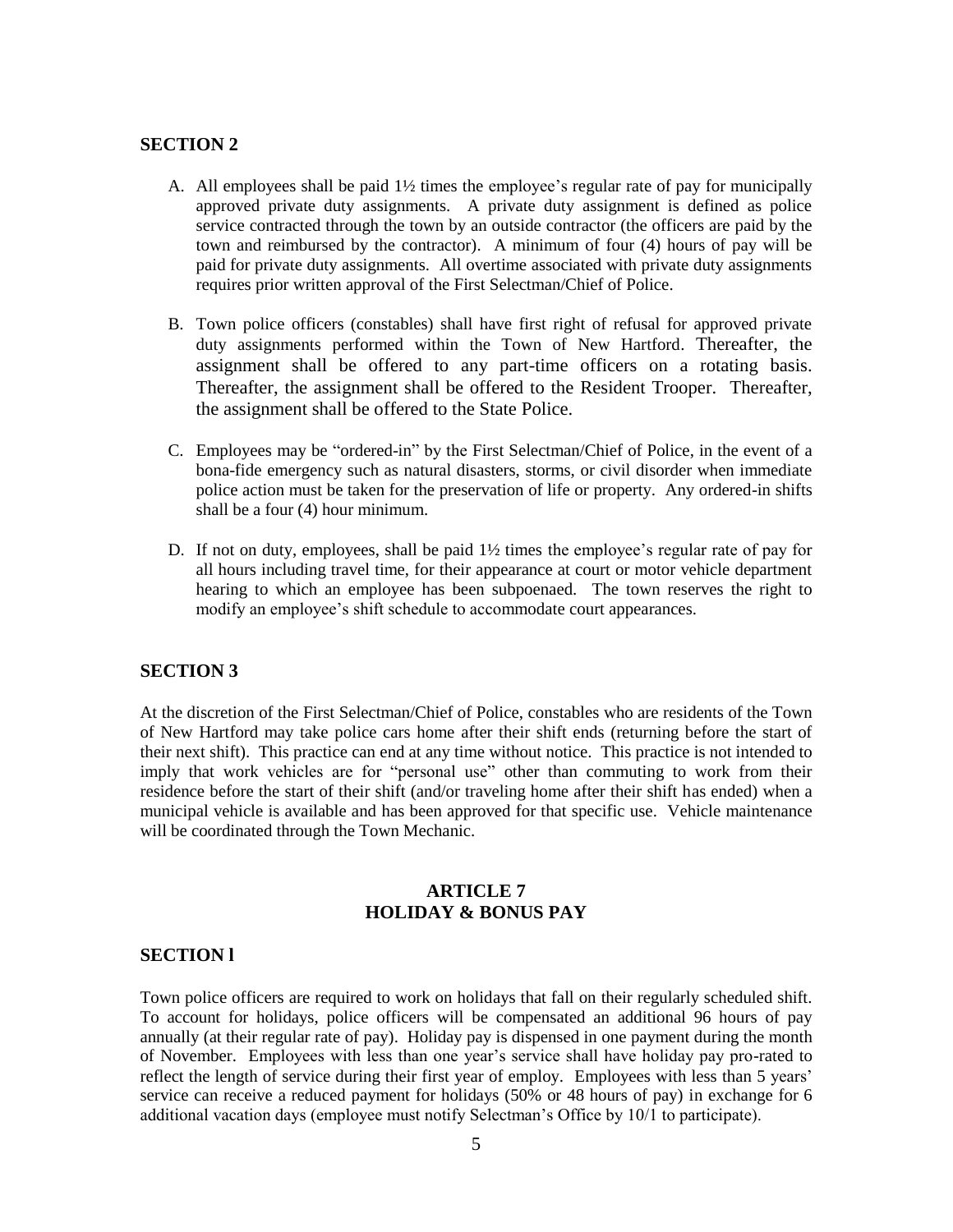Constables hired before 3/1/2015 are eligible to receive an annual bonus of up to \$5,000 into their town approved 457 plan (currently Voya). Constables hired before 3/1/2015 will receive the following annual bonus payment:

> One full year of service  $= $1,000$ Two full years of service  $= $2,000$ Three full years of service  $= $3,000$ Four full years of service  $= $4,000$ Five full years of service  $= $5,000$

\*full year of service based on the date of employee hire.

## **ARTICLE 8 FUNERAL LEAVE**

## **SECTION 1**

If any member of the immediate family of a Town employee dies, said employee shall upon request, be granted four (4) days leave without loss of pay or benefits. An additional two (2) days leave may be granted, upon request, by the First Selectman/Chief of Police. Immediate family is hereby defined as husband, wife, father, mother, son or daughter, mother-in-law, father-in-law, sister, brother, sister-in-law, brother-in-law, daughter-in-law or son-in-law.

### **SECTION 2**

The First Selectman/Chief of Police may grant an employee two (2) days without loss of pay or benefits for the death of a close friend or relative.

### **SECTION 3**

Funeral leave shall be taken within a period of time associated with the funeral but shall include the day of burial.

### **SECTION 4**

In the event of a death of a present Town employee or an employee who has been closely associated with certain departments or other town officials, time off, without loss of pay, to attend the funeral may be granted by the First Selectman/Chief of Police. In such cases, an employee desiring to attend such a funeral must first contact his/her supervisor directly to obtain his/her approval.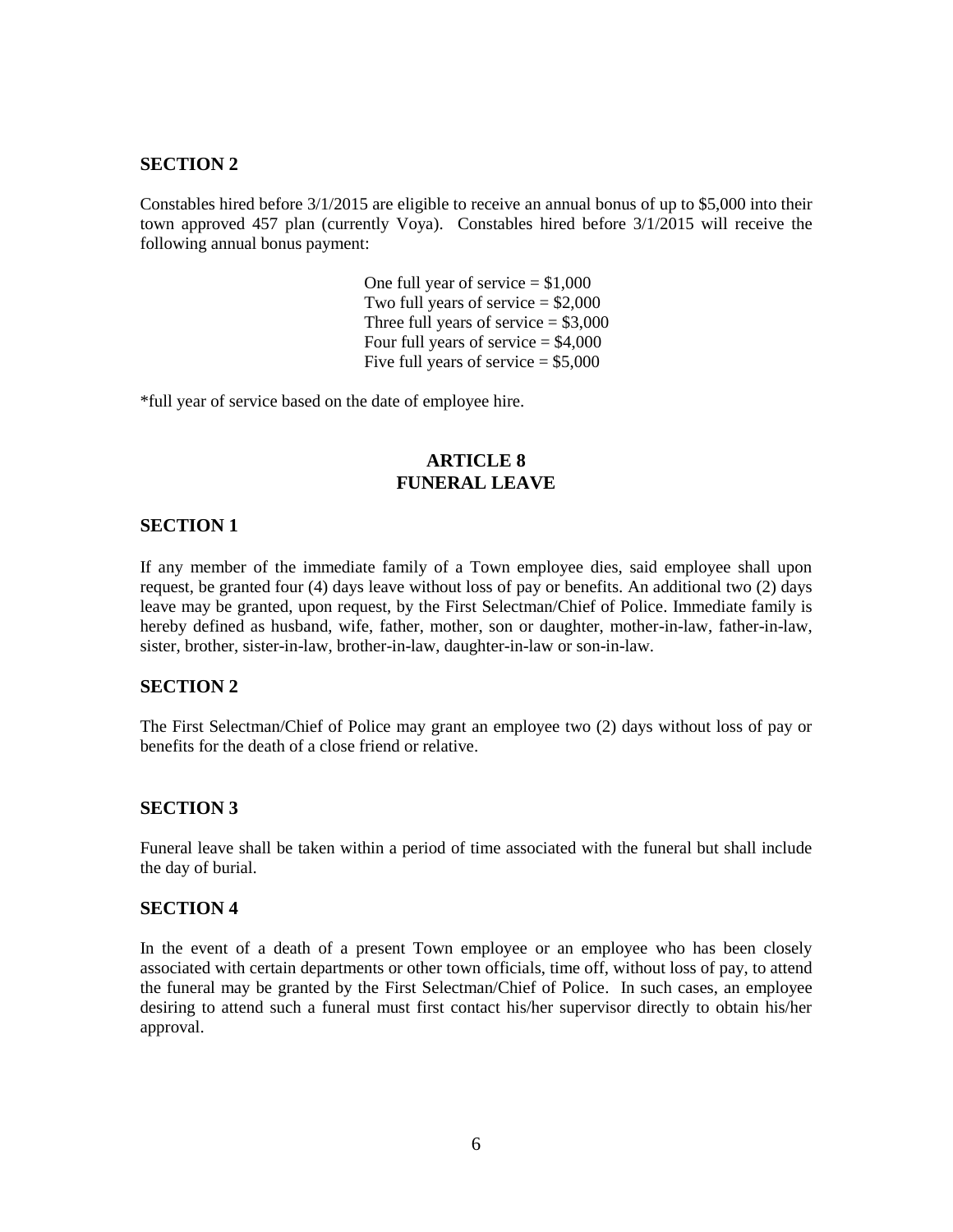## **ARTICLE 9 JURY LEAVE**

### **SECTION 1**

Any employee called to serve "jury duty" during some (or all) of his/her assigned shift shall be paid the difference between the employee's regular base rate of pay and the fee received for servicing as juror. The employee shall furnish the Town with a notice to serve and evidence of attendance. The town reserves the right to modify an employee's daily shift schedule to accommodate jury duty to avoid unnecessary overtime.

## **ARTICLE 10 VACATION TIME**

### **SECTION 1**

Effective July 1, 2014 all employees shall be entitled to vacation with pay in accordance with the following:

#### Upon completion of: Amount of Vacation

Six (6) months of service One day, One (1) year of service Two weeks, Five (5) years of service Three weeks, Ten (10) years of service Three weeks and one day, Eleven (11) years of service Three weeks and two days, Twelve (12) years of service Three weeks and three days, Thirteen (13) years of service Three weeks and four days, Fourteen (14) years of service Four weeks.

Note: Two hour minimum deduction per occurrence, regardless if less time is taken. Any time taken beyond the initial two hours must be in one hour increments.

## **SECTION 2**

The vacation period shall be the fiscal year and all vacation earned shall be taken within such fiscal year except that one week of vacation time may be carried over from one year to the next.

## **SECTION 3**

All vacation requests must be submitted to the immediate supervisor, on forms provided by the Town, and approved by the First Selectman/Chief of Police. If it becomes necessary, vacation approval may be decided based on seniority.

### **SECTION 4**

Employees shall request a full week's vacation at least three (3) weeks prior to such time, however less than one week vacation days may be requested forty-eight (48) hours prior to use.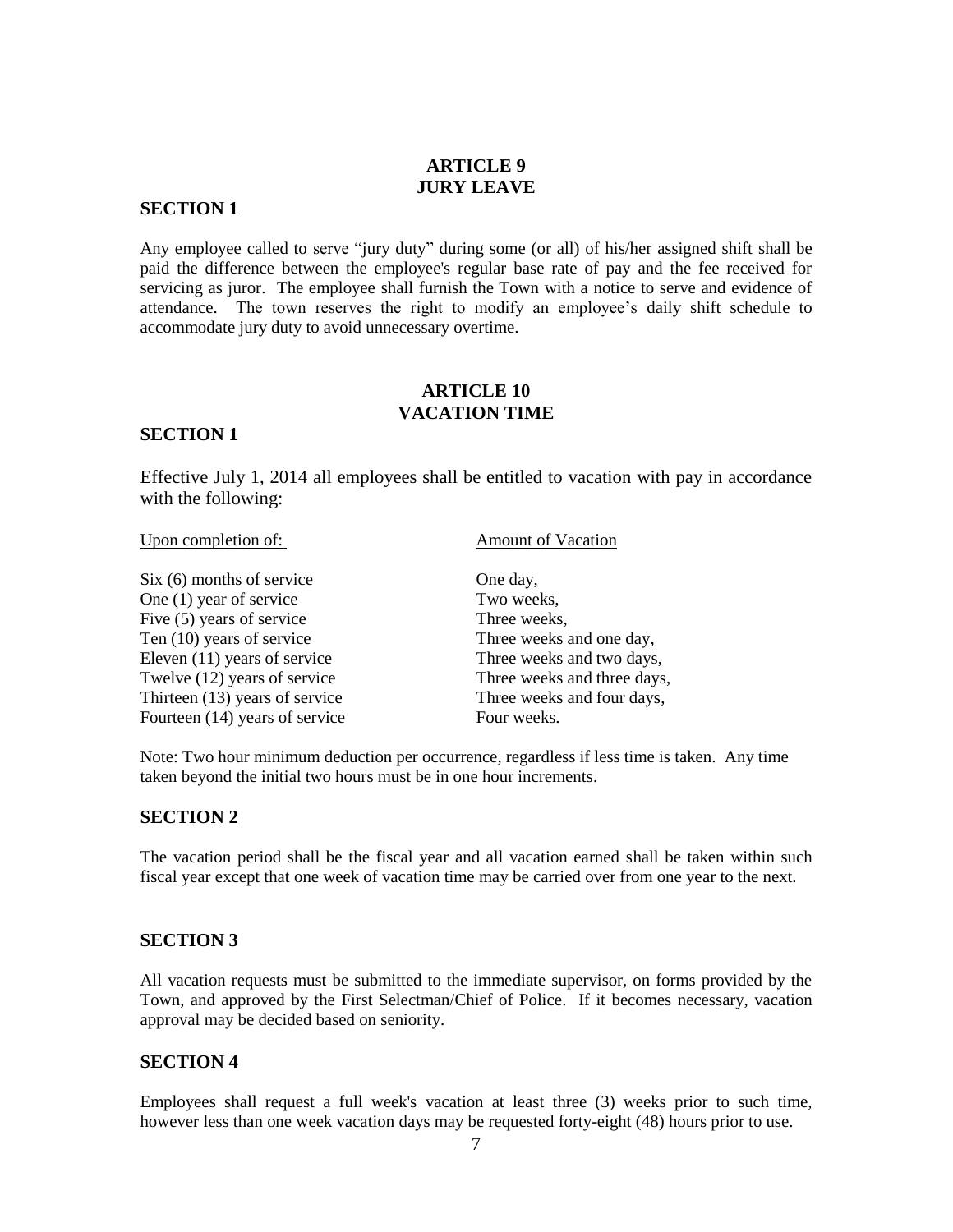If an employee dies while in the employ of the Town or if he or she is laid off, the Town shall pay the employee, or his or her beneficiary, any unused vacation days.

### **SECTION 6**

If an employee is sick while on vacation leave and provided a request is supported by a medical certificate, such sick time shall be charged against sick leave.

#### **SECTION 7**

If an employee requests and is granted funeral leave in accordance with ARTICLE 8 while on vacation leave, such funeral time shall be charged against funeral time upon proper documentation and proof.

## **ARTICLE 11 SICK LEAVE**

#### **SECTION 1**

Sick leave shall be considered to be absence from duty with pay for the following reasons: illness or injury of the employee or to care for a dependant person.

### **SECTION 2**

Sick leave, for employees hired before July 1, 2014, shall accrue at the rate of one and onequarter  $(1\ 1/4)$  working days for each completed month of continuous full time service (15 days per year). Unused sick leave may accumulate to a maximum of one hundred twenty (120) working days and shall begin to re-accrue to one hundred twenty (120) working days in the month any of such total accumulated leave is taken by an employee. The accumulation shall not exceed the total of one hundred twenty (120) working days.

- a) For new employees hired (after July 01, 2014), sick leave shall accrue at the rate of one (1) working day for each completed month of continuous full time service (12 days per year). Unused sick leave may accumulate to a maximum of one hundred twenty (120) working days and shall begin to re-accrue to one hundred twenty (120) working days in the month any of such total accumulation leave is taken by an employee. The accumulation shall not exceed the total of one hundred twenty (120) working days.
- b) The number of hours of accrued time (sick and vacation) used during each pay period shall be recorded on the employee's wage stub along with the total number of accrued time (sick and vacation) hours accumulated. This practice will be in place by January 1, 2015.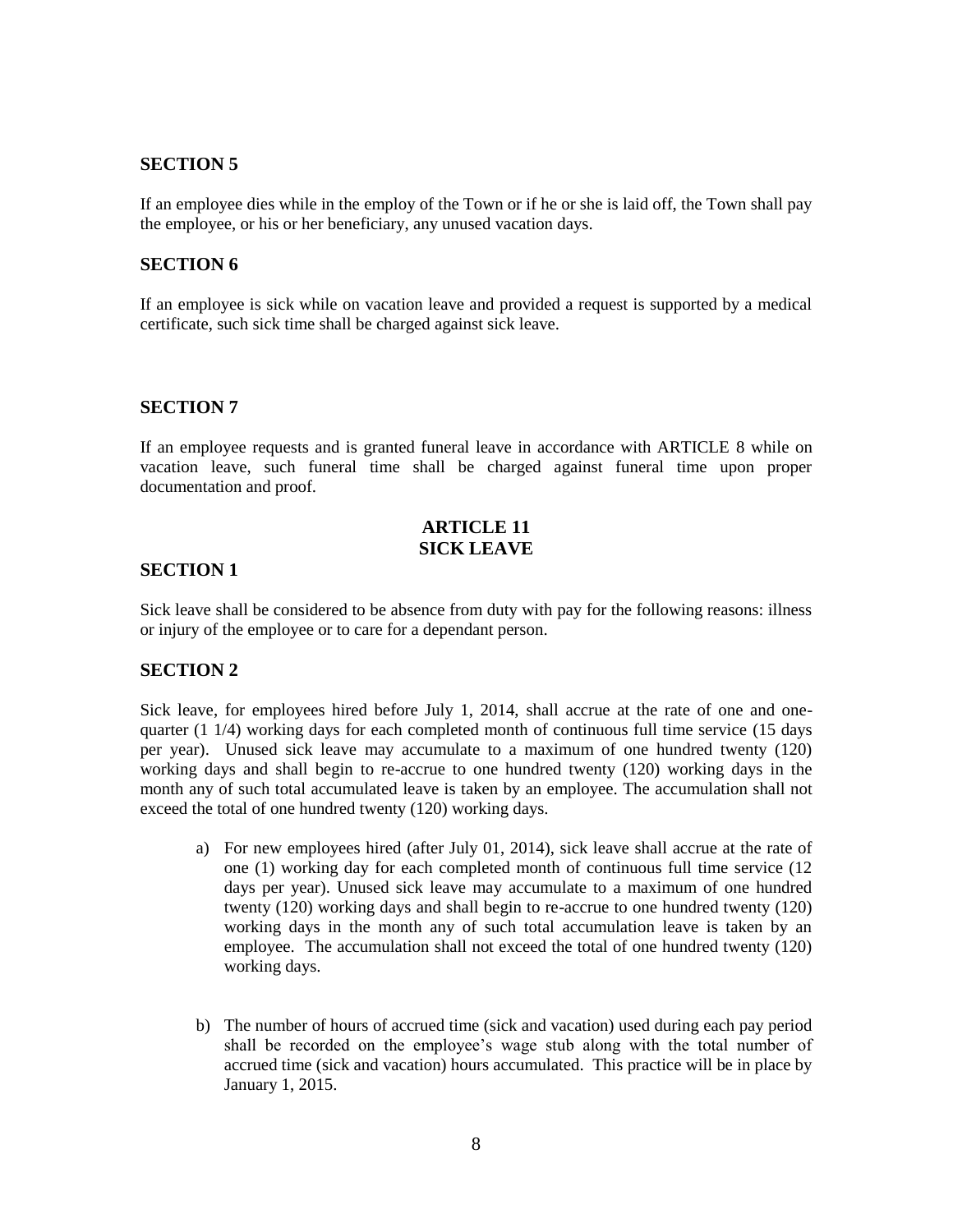All sick time off, after five (5) consecutive working days, shall be verified by a presentation of a doctor's certificate.

### **SECTION 4**

Employees should report sick to their immediate supervisor and the Administrative Assistant to the First Selectman/Chief of Police as soon as possible after the start of their work day, except where sufficiently limiting circumstances exist. Failure to meet the standard noted in this section shall lead to a loss of pay for that day.

## **SECTION 5**

Sick leave shall continue to accumulate during vacation time or any authorized leave with pay.

## **SECTION 6**

Sick leave days may be used for childbearing related disabilities.

## **ARTICLE 12 PERSONAL TIME**

### **SECTION 1**

Five days of personal time per fiscal year shall be granted. Employees with less than one year's service shall have personal time pro-rated to reflect the length of service during their first year of employ. The employee seeking personal time shall notify the First Selectman/Chief of Police/Chief of Police and his/her immediate supervisor at least one (1) day in advance of the personal day, except in case of emergency. Such notification shall be on forms prescribed by the Town.

Note: Two hour minimum deduction per occurrence, regardless if less time is taken. Any time taken beyond the initial two hours must be in one hour increments.

# **ARTICLE 13 GRIEVANCE PROCEDURE**

## **SECTION 1**

The purpose of the grievance procedure shall be to settle employees' grievances at as low an administrative level as possible.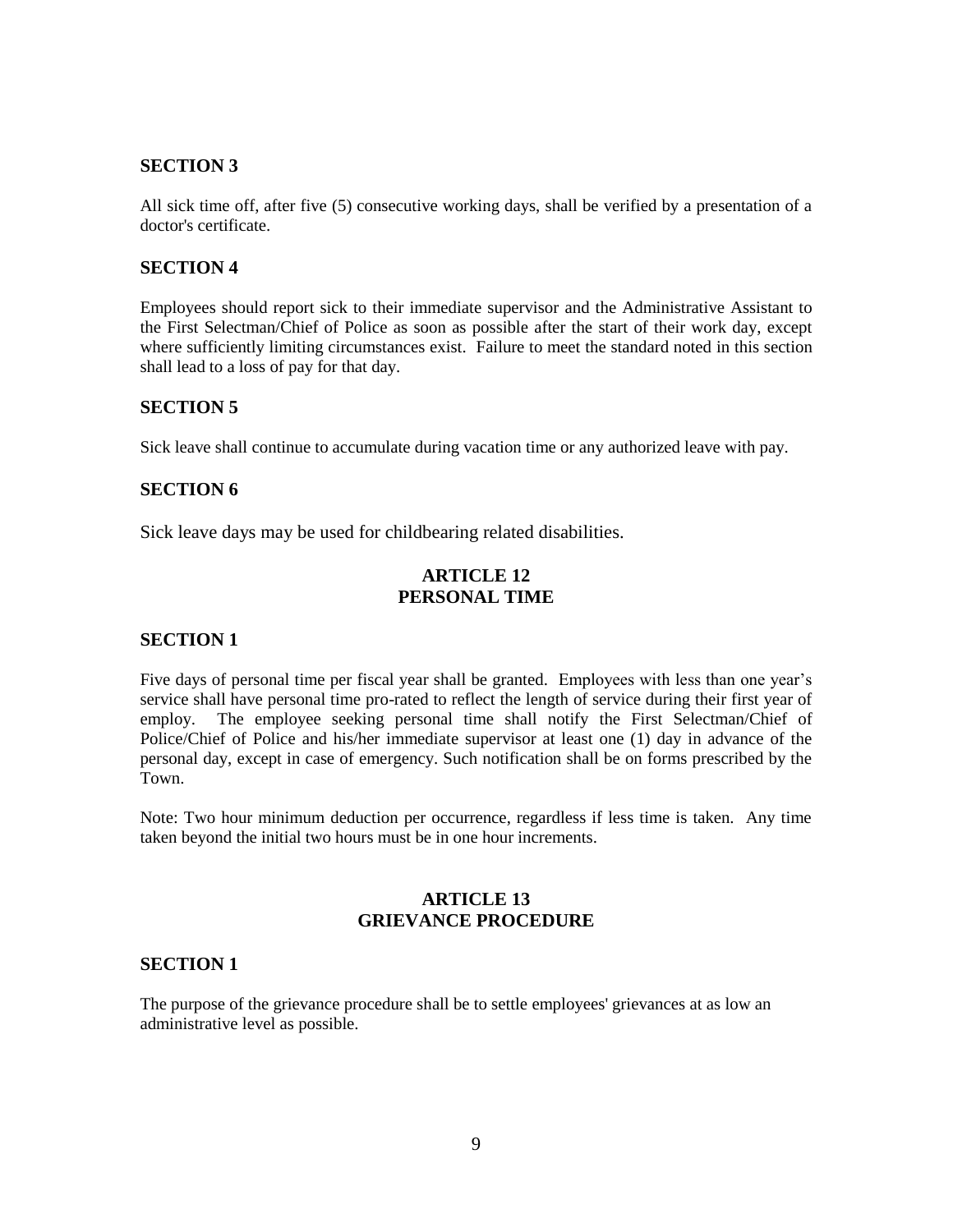A grievance for the purpose of this procedure shall be considered to be an employee complaint concerned with:

- (A) Discharge, suspension or other disciplinary action
- (B) Matters relating to the interpretation and application of the provisions of this Agreement

# **SECTION 3**

Any employee may use this grievance procedure with or without Union assistance. Should an employee process a grievance through one or more steps provided herein prior to seeking Union aid, the Union may process the grievance from the next succeeding step following that which the employee has utilized, provided, however, that the Union shall be bound by the time limits set forth herein. No grievance settlement made as a result of an individual process grievance shall contravene the provisions of this agreement.

(A) STEP ONE - Any grievance shall be reduced to writing and submitted, within (5) working days from the date of the occurrence, to the First Selectman/Chief of Police who shall render his decision on the grievance. Any grievance which is not so filed in writing and within said time limit shall be considered as waived. The First Selectman/Chief of Police's decision shall be submitted in writing to the aggrieved employee and his representative, if represented, within ten (10) working days of receipt, by the First Selectman/Chief of Police/Chief of Police, of the grievance.

(B) STEP TWO - If the employee is not satisfied with the decision rendered by the First Selectman/Chief of Police, the employee or his representative shall submit the grievance, in writing and within ten (10) working days, to the Board of Selectmen. Within ten (10) working days after receiving such grievance, the Board of Selectmen shall render its decision, in writing, to the aggrieved employee and his representative.

(C) STEP THREE – If the employee is not satisfied with the decision rendered by the Board of Selectmen, or if no decision is rendered within ten (10) days of the Board's receipt of the grievance, the Union, only, may submit the grievance to arbitration by the Connecticut State Board of Mediation and Arbitration if it concerns the interpretation or application of any of the provisions of this agreement. Unless the Union so submits the grievance to arbitration within ten (10) days after the decision rendered by the Board of Selectmen or within ten (10) days after it should have rendered a decision, whichever is earlier, then the grievance shall be considered as waived. The costs of arbitration shall be shared equally by the parties.

## **SECTION 4**

The power of the State Board of Mediation and Arbitration shall be limited to a determination of whether or not any of the provisions of this Agreement have been correctly interpreted and applied. It shall have no power to add to, subtract from, or modify any of the terms of this agreement.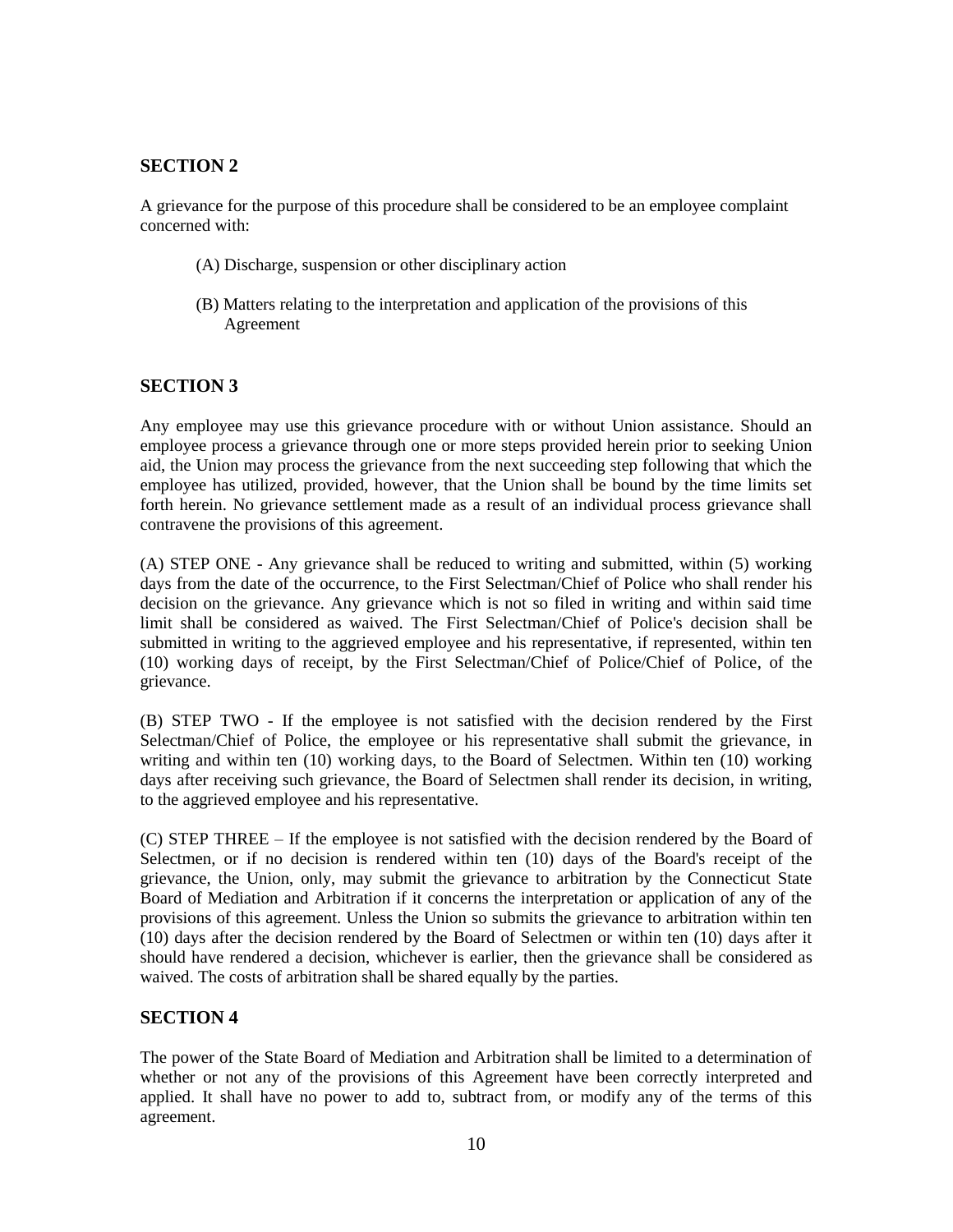The time limits herein shall be strictly construed.

### **SECTION 6**

The employee, the Union, or the Town shall have the right, at his\her own expense, of choice of representative whenever a representative is desired.

## **ARTICLE 14 WORKING RULES AND REGULATIONS**

### **SECTION 1**

All copies or written working rules and written directives of the Town affecting the working conditions of the employees shall be provided to the Union by the Town when requested.

### **SECTION 2**

There shall be no discrimination, coercion or intimidation on account of marital status, age, race, creed, color, sex, religious beliefs or Union activity, either by the Town or the Union.

# **ARTICLE 15 DISCIPLINARY ACTION**

### **SECTION 1**

All disciplinary action shall be applied in a fair and equitable manner and shall be consistent with the infraction for which disciplinary action is being applied.

### **SECTION 2**

All suspensions and discharges must be given in writing with reasons stated and a copy given to the employee and Union at the time of the suspension or discharge.

## **SECTION 3**

Depending on the offense, disciplinary action may include, but not be limited to, verbal and/or written warning, suspension without pay and discharge. Progressive discipline shall be applied when appropriate. No employee shall be discharged without just cause.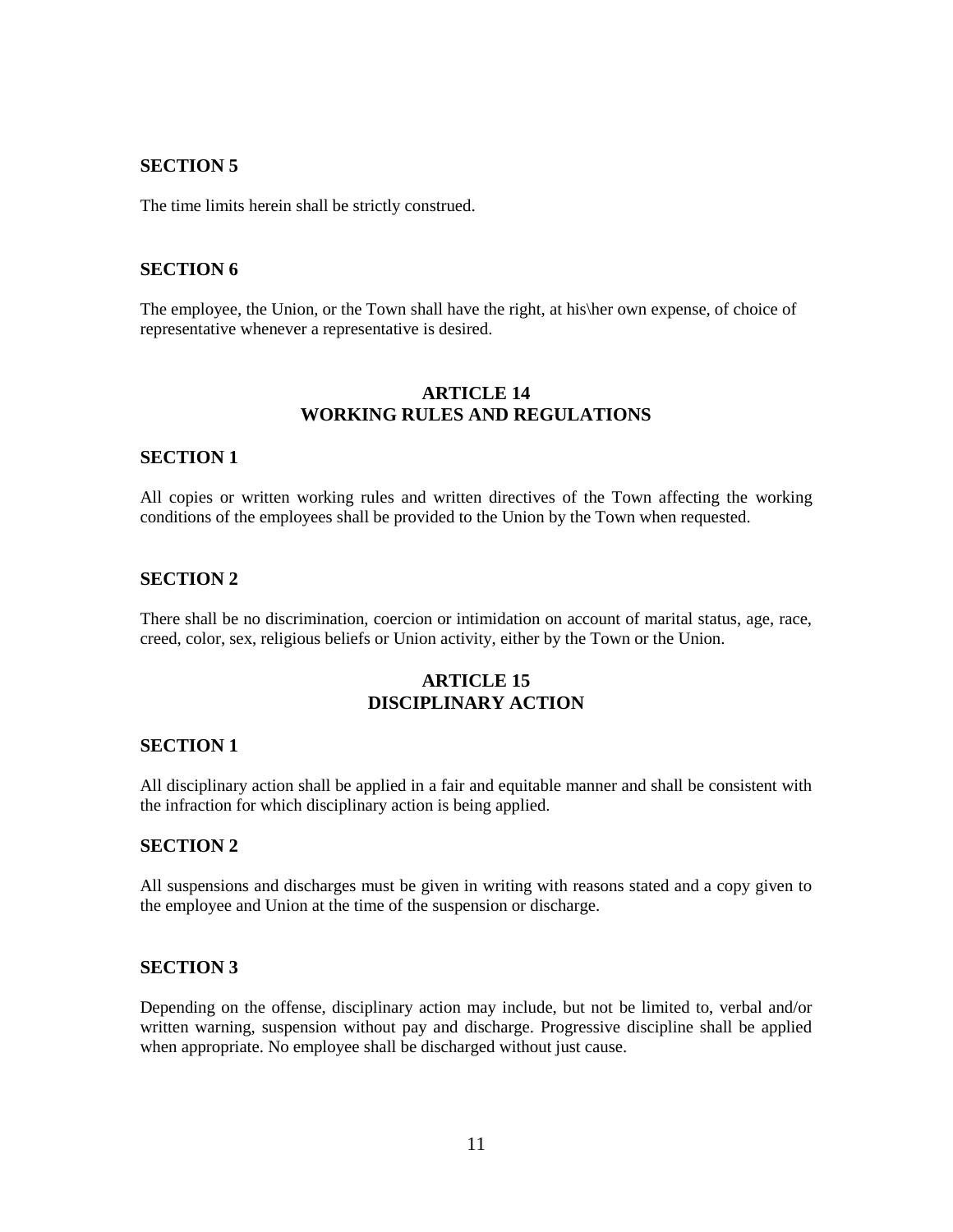## **ARTICLE 16 WORKERS COMPENSATION**

## **SECTION 1**

If an employee is absent from work because of an injury sustained in the course of his/her work for which he/she is entitled to compensation under the Workers Compensation Act, in addition the town shall pay to the employee during the period of disability up to a maximum of one (1) year one sixth (1/6) of the employee's salary.

## **ARTICLE 17 INSURANCE, HOSPITAL AND MEDICAL BENEFITS**

### **SECTION 1**

The Town will provide and pay for the full cost of the Anthem Life Insurance Plan in the amount of \$50,000.00 with double indemnity for Accidental Death and Dismemberment for all employees or better.

#### **SECTION 2**

Coverage includes a non-occupational disability income.

#### **SECTION 3**

The Town will provide constables access to the medical, dental, and prescription drug insurance plan(s) that are included within the approved NAGE (Town Hall Employees) Union contract.

Effective July 1, 2014 all employees who choose to participate in the program will be required to share in the premiums of the coverage in the amount of a thirteen (13%) percent contribution of the total amount of the premiums. Effective July 1, 2018 all employees who choose to participate in the program will be required to share in the premiums of the coverage in the amount of a fourteen (14%) percent contribution of the total amount of the premiums for the duration of the contract. For information purposes, the currently approved NAGE plan is summarized below:

- a. The Anthem Dental Plan
- b. Connecticare Flex POS. Copays and deductibles more fully set forth in Attachment "A".
- c. Employees who terminate employment after ten (10) consecutive years of service shall be permitted to continue the health insurance benefits described above for themselves and their dependents (except for the dental plan) provided such persons and/or their dependents meet eligibility requirements of the insurance carrier and pay the full cost thereof. Such coverage shall continue until Medicare eligibility.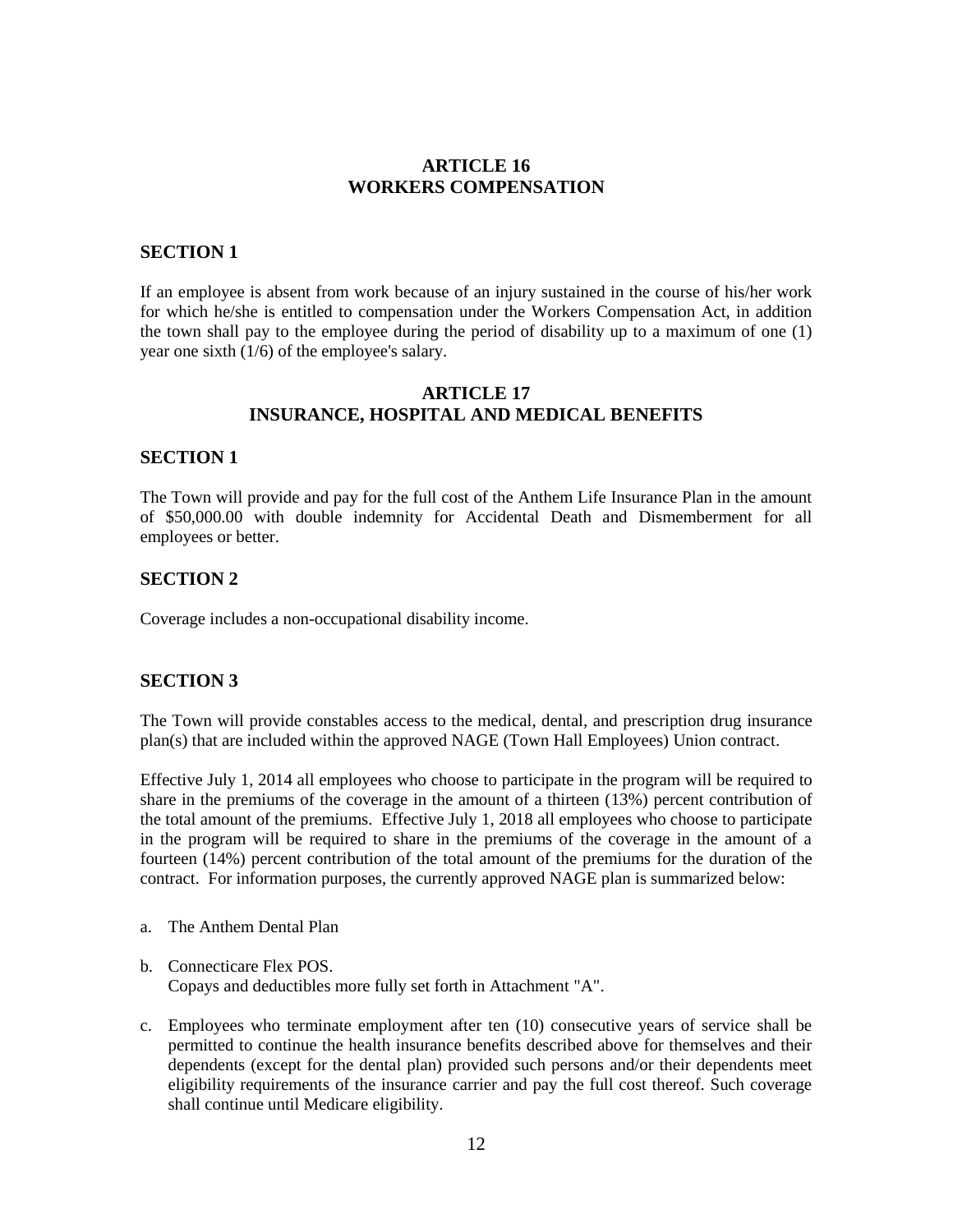d. Effective July l, 2005, the dependent child age maximum will cover a dependent child up to the age of twenty five (25) living at home and fully dependant on the employee, and full time students residing at home or away from home.

## **SECTION 4**

Starting date for the above benefits of any new employee will become effective on the first day of the month following his/her date of employment providing he/she meets the policy's eligibility requirements and complies with all of its rules and regulations.

## **SECTION 5**

The Town reserves the right to change insurance carriers once during the term of the contract provided that the new coverage is substantially equal to or better and the administration of same is consistent with the previous plans. Prior to any changes, the Union President and Representative shall be notified and provided with the proposed changes for their review and input before implementation.

## **SECTION 6**

Constables hired before 3/1/2015 are eligible to receive an annual insurance "opt out" stipend (considered as ordinary income for tax purposes) in the following amounts:

> Family Plan  $\omega$  3 or more people = \$4,000 Employee  $+1 = $3,000$  $Employee = $1,500$

# **ARTICLE 18 GENERAL PROVISIONS**

### **SECTION 1**

The Town shall provide bulletin board space for the Union for the posting of notices concerning Union business and activity.

### **SECTION 2**

The Town shall provide a copy of this agreement to each member presently employed and to each new prospective member upon employment.

### **SECTION 3**

If any article or section of this agreement is declared invalid by court of competent jurisdiction, said invalidity shall not affect the balance of this agreement.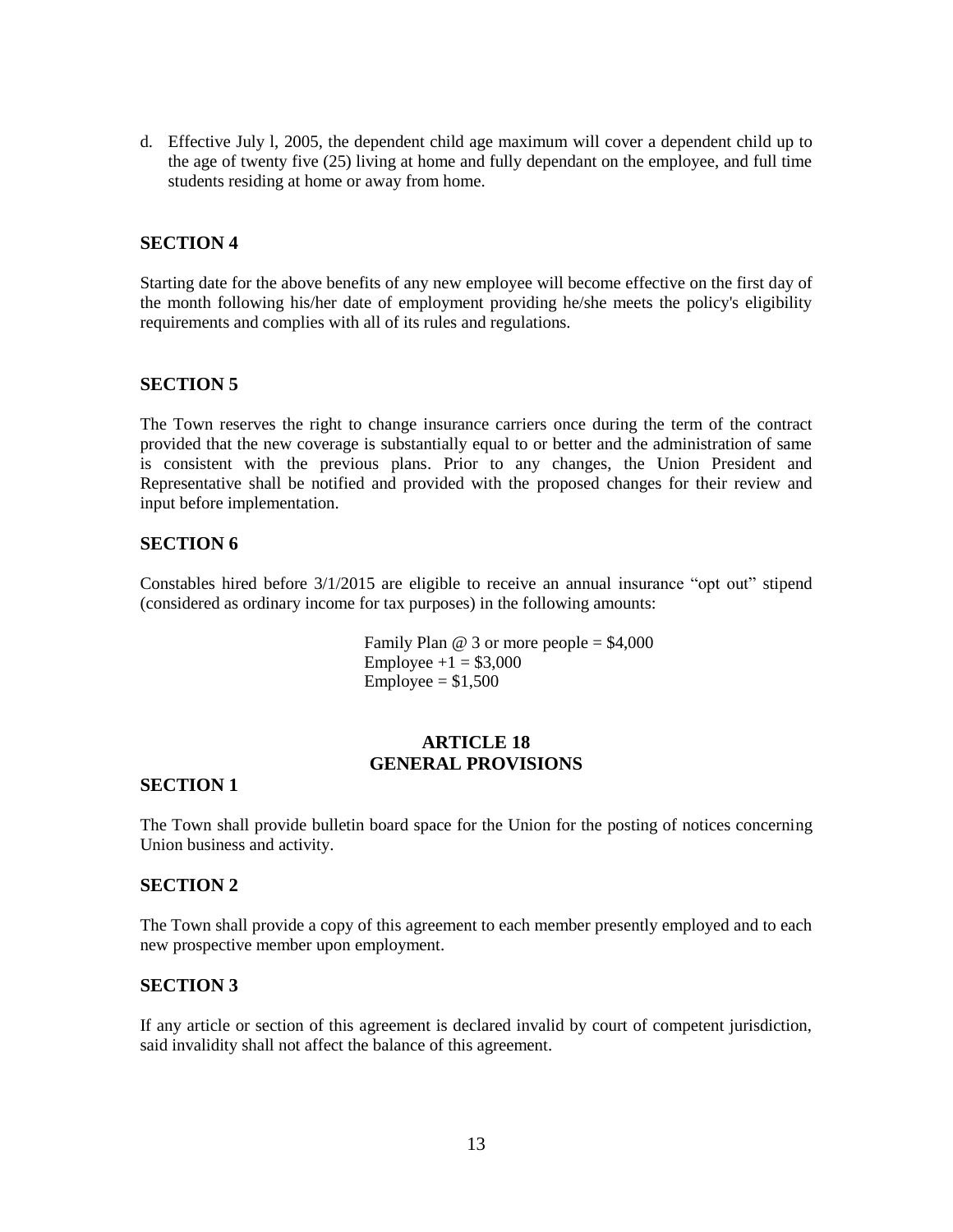There shall be no alteration, variation, no amendment of the terms and conditions of this agreement, unless made and agreed to in writing by both parties.

## **SECTION 5**

When an employee is required to use his or her own motor vehicle to perform Town business, he or she shall be reimbursed for the motor vehicle expense associated with job related activities at a rate per mile equal to the maximum allowed by the Internal Revenue Service.

### **SECTION 6**

The Town and the Union shall cooperate in matters of safety, health and sanitation affecting the employees.

## **SECTION 7**

- a. The following provisions will apply to employees hired before July 1, 2011: Upon retirement, death or termination in good standing, 100% of all unused personal days, and unused vacation days to a maximum of sixty (60) days, shall be paid to an employee or his or her beneficiary. Upon retirement or death, two-thirds (2/3) of all accumulated sick leave shall be paid to the employee or his or her beneficiary. Upon termination in good standing one-third (1/3) of all accumulated sick leave shall be paid to the employee. If the employee is terminated for cause, he/she will not enjoy the benefits of this section.
- b. The following provisions will apply to employees hired after July 1, 2011: Upon retirement, death or termination in good standing, 100% of all unused personal, and compensatory days, and unused vacation days to a maximum of sixty (60) days shall be paid to an employee or his or her beneficiary. If the employee is terminated for cause, he/she will not enjoy the benefits of this section.

For purposes of this section "retirement" is defined within the attached copy of the Town of New Hartford Retirement Plan. For purposes of this section "termination in good standing" is agreed to mean that an employee has discontinued his/her employment with the Town for reasons that are not a result of discipline.

### **SECTION 8**

If there is any previously adopted policy, rule or regulation of the Town which is in conflict with any provision of this agreement, the agreement shall prevail during the term of this agreement.

## **SECTION 9**

All benefits, rights and privileges enjoyed by the employees immediately prior to the effective signed date of this agreement which are not specifically provided for in this agreement are hereby protected by this agreement. If disputes arise out of this definition of these benefits, rights and privileges, the elected Union leaders and grieved employees shall meet with the Board of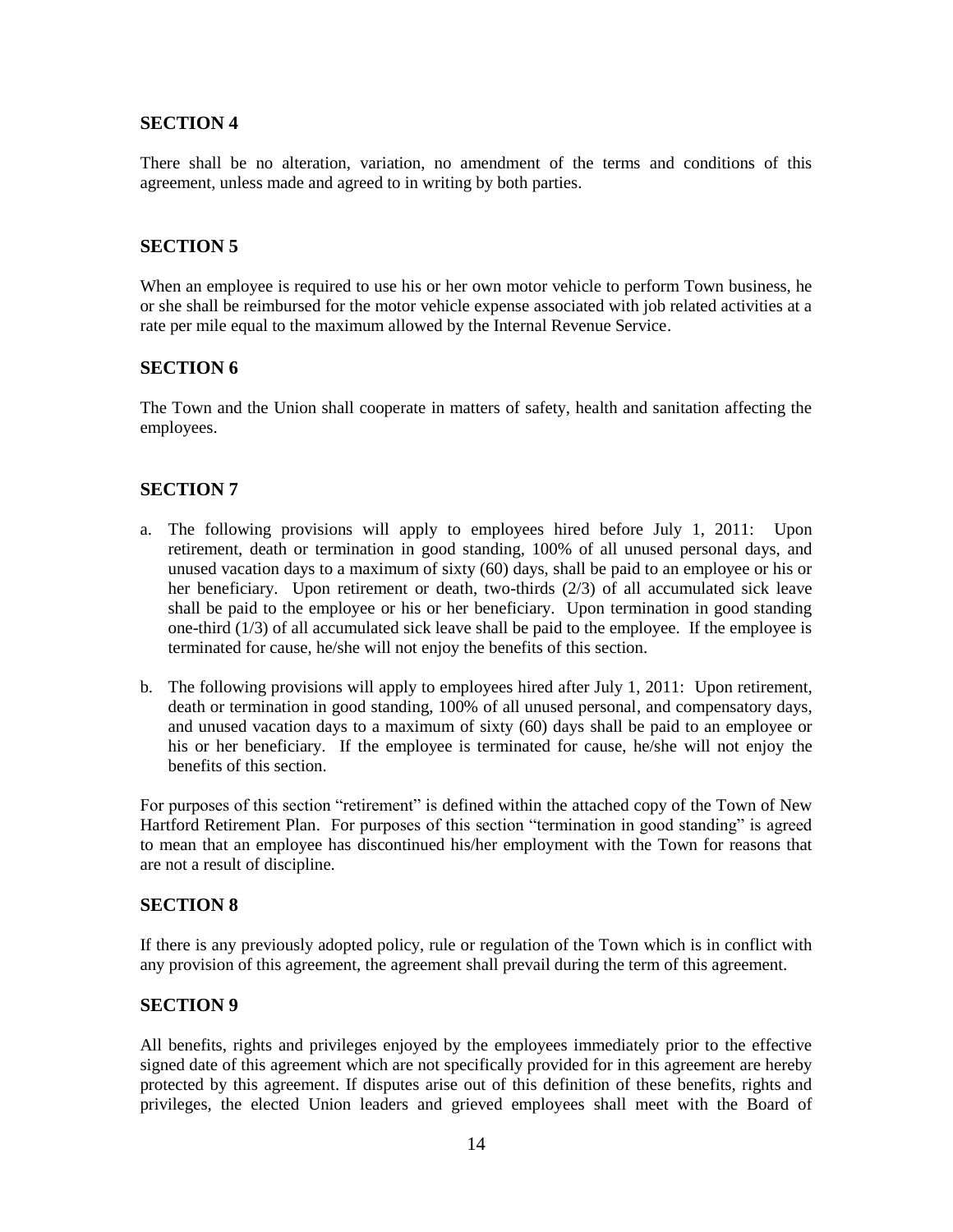Selectmen to resolve the employee's grievance within two (2) weeks of the employee's notification of grievance to the First Selectman/Chief of Police. If no agreement is reached, said grievance shall proceed as per ARTICLE 14 "Grievances".

# **ARTICLE 19 PENSION & RETIREMENT**

### **SECTION 1**

The Town shall provide and pay the full cost of the Defined Benefit Pension Plan (for employees hired prior to July 1, 2011) as set forth in the Plan (Attachment B attached).

## **SECTION 2**

- a. Any employee hired prior to July 1, 2011, may elect to terminate his/her participation in the pension plan mentioned above in Section 1 and participate in the IRS Section 457(B) Defined Contribution Plan mentioned in Section 2b. Any such election shall be irrevocable.
- b. The following provisions will apply to employees hired after July 1, 2011; Any employee hired after July 1, 2011 shall not have the option to participate in the town's municipal Defined Benefit Pension Plan. These new employees (hired after July 1, 2011) shall be provided an IRS Section 457(B) Defined Contribution Plan with a five percent (5%) contribution by the Town that will be immediately vested, and a one percent (1%) minimum contribution by the employee with immediate vesting. The details of this plan are set forth in Attachment C attached hereto. Any language in documents attached for clarification regarding the 457(B) plan regarding non-elective payments are superseded by the mandatory contributions listed in this agreement.

For purposes of this section an "employee" as described above is defined as an "employee" within the approved Town of New Hartford Retirement Plans (see attachment B – Section 1.9).

## **ARTICLE 20 DURATION**

### **SECTION 1**

This agreement shall be effective as of July 1, 2017 and shall remain in full force and effect through June 30, 2020.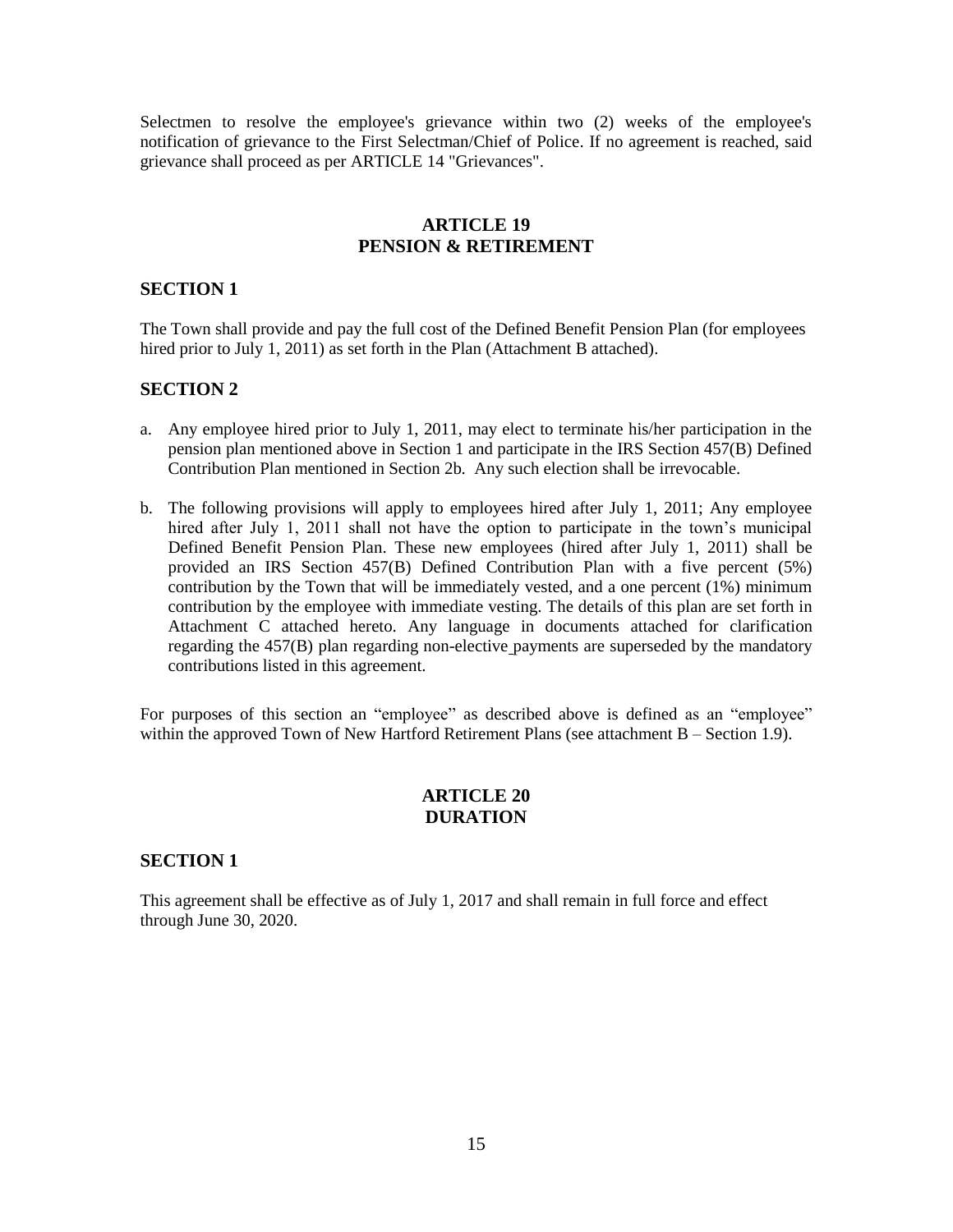# **ARTICLE 21 LONGEVITY**

## **SECTION 1**

Employees hired before 3/1/2015 shall receive, in addition to their regular pay or pay increases, an additional two dollars (\$2.00) per week after each five (5) years of service. Such longevity pay increases shall be paid annually to employees on or about December 1st of each year, not to be a part of wages or salary. There shall be four (4) such adjustments with the final longevity pay increase occurring on the completion of twenty (20) years of service.

### **ARTICLE 22 DRUG POLICY**

The Town's Drug Policy is attached (Attachment B)

# **ARTICLE 23 SALARY**

Effective July 1, 2017 2.5% GWI (already implemented) Effective July 1, 2018 2.75% GWI Effective July 1, 2019 3% GWI

\*Once an employee's hourly pay rate has been established, it will not be reduced.

Management may, if it deems desirable, offer salary increases or bonuses above and beyond the stipulated agreement to specified individuals. An attempt will be made to recognize additional training and level of expertise.

IN WITNESS WHEREOF, the parties hereto have hereunto caused this Agreement to be executed by their duly authorized representatives on this June 30, 2017.

Town of New Hartford The New Hartford Police Union Local #2693

 $\text{By:}\qquad \qquad \text{By:}\qquad \qquad \text{By:}\qquad \qquad \qquad \text{By:}\qquad \qquad$ 

Daniel V. Jerram Dan Janco<br>
First Selectman/Chief of Police Union President First Selectman/Chief of Police